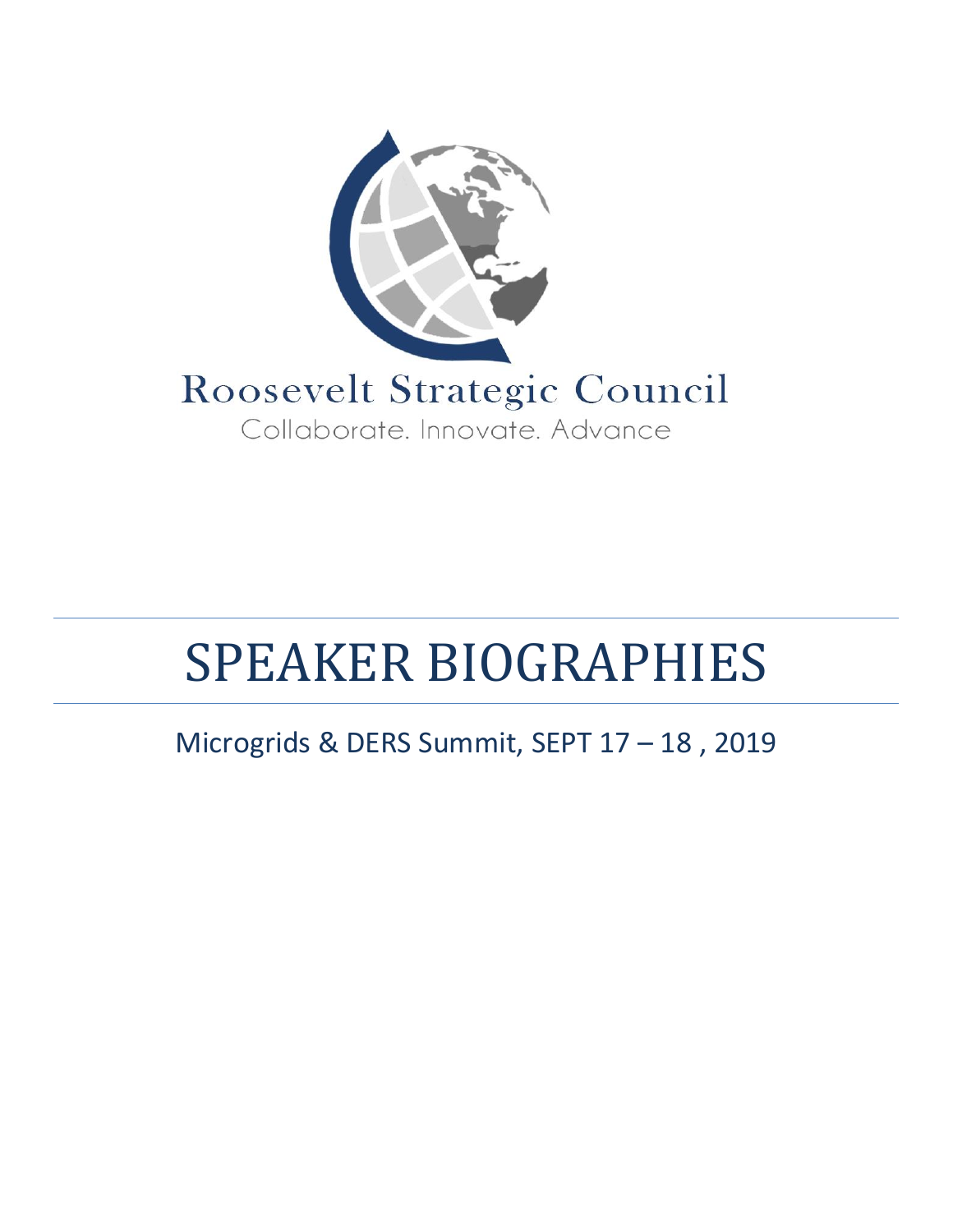**Mr. Bruce J. Walke**r, Assistant Secretary, Office of Electricity and Acting Assistant Secretary, Office of Cybersecurity, Energy Security, and Emergency Response, U.S. Department of Energy



Bruce J. Walker was nominated by President Donald J. Trump and confirmed by the U.S. Senate as Assistant Secretary for the Office of Electricity (OE) at the U.S. Department of Energy (DOE) in October 2017. The focus of his responsibility is to provide leadership on a national level to modernize the electric grid, enhance the security and reliability of the energy infrastructure, and facilitate recovery from disruptions to the energy supply both domestically and internationally. This is critical to meeting the Nation's growing demand for reliable electricity by overcoming the challenges of our Nation's aging electricity transmission and distribution system and addressing the vulnerabilities in our energy supply chain.

He holds a Bachelor of Electrical Engineering from Manhattan College and a Juris Doctor in Law from Pace University where he was the technical editor on the Environmental Law Review and received an Environmental Law Certificate. He has completed the Distribution Systems program from Siemens – Power Technologies International. He is a distinguished graduate of the United States Air Force Academy Preparatory School and received an Honorable Discharge from the United States Military Academy.

#### **Military Leadership Panel Moderator: Michael Wu, Principal, Converge Strategies**



Michael has strong working relationships within the U.S. military, and a deep expertise related to how defense energy business is transacted. Michael previously served as a senior advisor on energy resilience and clean energy in the U.S. Air Force. In that role, he founded the Resilient Energy Demonstration Initiative (REDI), and helped create the Air Force Office of Energy Assurance. Previously, Michael founded the Defense Energy Program at the Truman National Security Project, which developed and advocated for policy supportive of the military's clean energy and energy resilience initiatives.

Michael is a graduate of St. John's College and Washington University in St. Louis School of Law and serves as an officer in the Judge Advocate General Corps of the United States Army Reserves. He is a Fellow with the Resource Security Program at New America.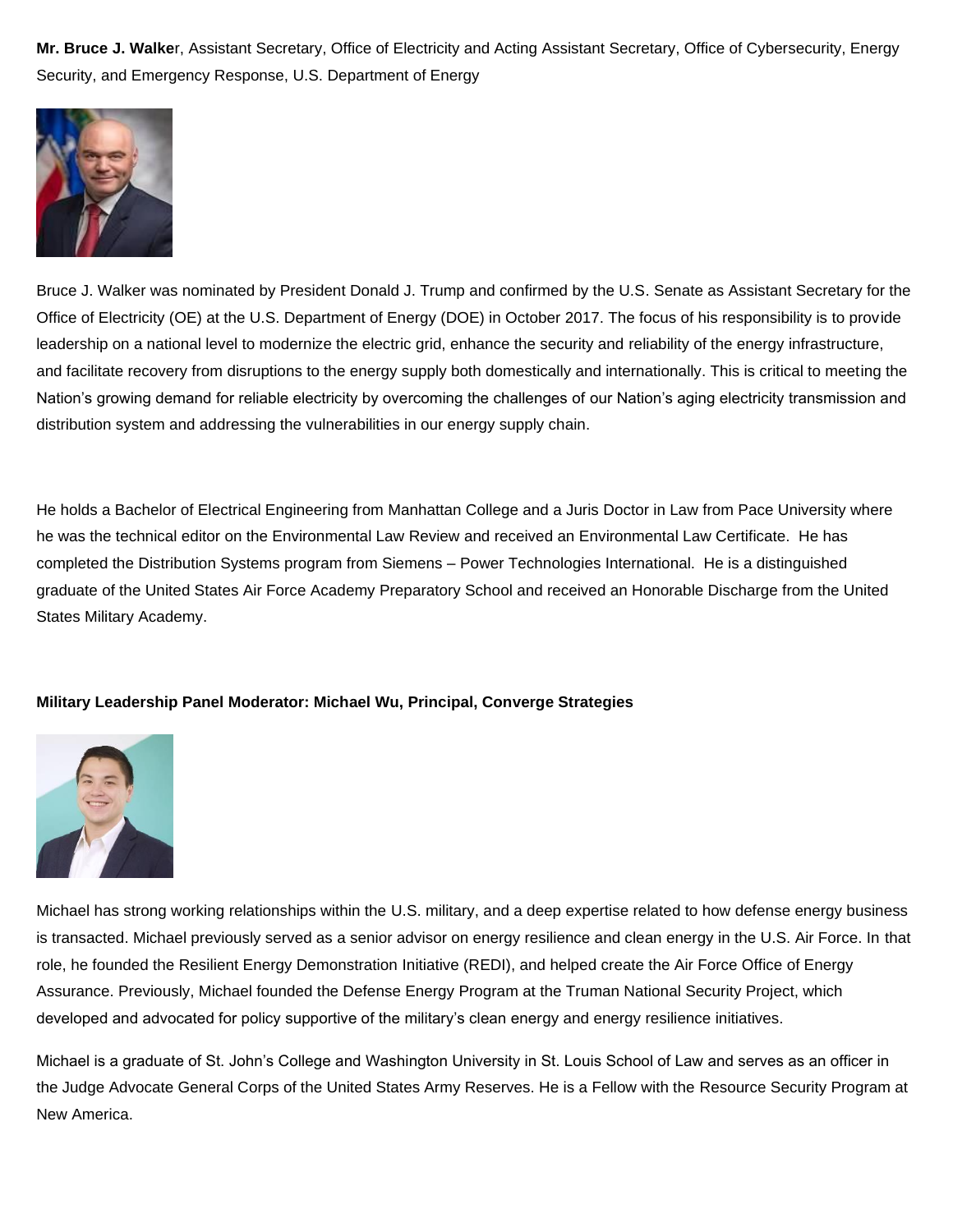# **Mr. James Balocki,) Deputy Assistant Secretary of the Navy (Installations and Facilities)**



Mr. Balocki was appointed as Deputy Assistant Secretary of the Navy for Installations and Facilities in October 2016. He is the principal advisor to the Assistant Secretary of the Navy (Energy, Installations and Environment) on Navy and Marine Corps policies related to military construction, facilities sustainment, restoration and modernization; acquisition, use and disposal of real property and facilities. Mr. Balocki served previously as the Chief Executive Officer and Director Services and Installations of the US Army Reserve at Fort Bragg, NC. He was responsible for the command's facilities and infrastructure worldwide, operation of classified and unclassified information networks, acquisition of services and supplies, and management of 12,000 DoD civilians.

From 2009 through 2013 Mr. Balocki held two senior executive service positions with the US Army Corps of Engineers in Washington, DC, where he was responsible for engineering, infrastructure, environmental, scientific, and technical support to the Services, combatant commands and embassies; federal, state and local government agencies; foreign governments; and non-governmental organizations. Mr. Balocki deployed to Afghanistan in 2011, serving as the Director, Joint Programs Integration Office, Headquarters, US Forces-Afghanistan. He oversaw US and NATO construction programs to establish Afghan National Army and Police forces. He also worked closely with the State Department, US Agency for International Development, and the Government of Afghanistan.

Mr. Balocki was selected to the Senior Executive Service in July 2009 after completing a 28 year career as an active duty Engineer Officer in the Army. Mr. Balocki's significant training includes attending the National Defence College, Islamabad, Pakistan; CAPSTONE, National Defense University; and Senior Executive Fellow, Harvard University. He holds master's degrees in Civil Engineering, Systems Management, and Defence and Strategic Studies. Mr. Balocki maintains a current Professional Engineer license in the Commonwealth of Virginia.

He is a member of the American Society of Civil Engineers. His awards and decorations include the Meritorious Civilian Service Award, Army Engineer Regiment, Silver deFluery Medal, Legion of Merit, and American Society of Civil Engineers "Best Practice Paper." Mr. Balocki has published several articles related to resume and interview preparation, passing a SES qualification review and hiring federal employees.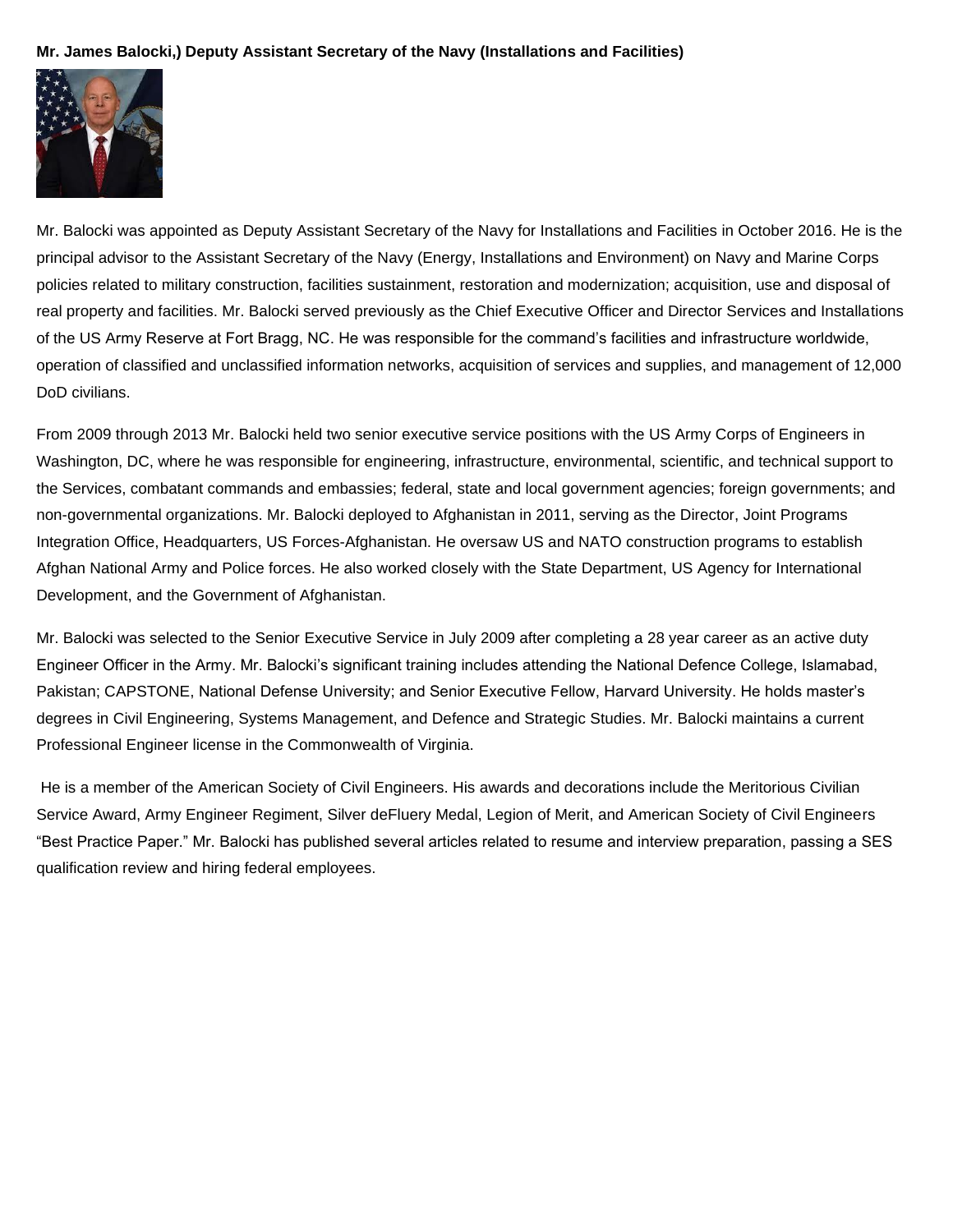# **Dr. Lance Hansen, SES, Executive Director, CERL, ARDC**



Selected to the Senior Executive Service in May 2018, Dr. Lance Hansen serves as the Director of the Construction Engineering Research Laboratory, U.S. Army Engineer Research and Development Center, Champaign, Illinois. In this capacity, Dr. Hansen leads a team of approximately 300 researchers, support staff and contractors. He is responsible for planning, directing and coordinating a multi-million dollar research program in installation management and design, deployed force infrastructure, construction and demolition robotics, and training enhancement technologies. He leads the development of strategic planning, and execution of the research, engineering and technology support program while managing human, financial and physical assets of the laboratory including 19 acre world class research complex of specialized research capacity, collocated with the University of Illinois.

# **Mr. Daniel Soto, Chief, Energy Directorate, Air Force Civil Engineering Center**



Mr. Soto is the Chief of the Energy Directorate at Air Force Civil Engineer Center based at Tyndall Air Force Base, FL. As the Energy Directorate chief, he leads over 100 energy professionals in supporting warfighters worldwide by providing cost effective energy assurance solutions.

They provide expertise in Energy Savings Performance Contracts, Energy Resilience and Conservation Investment Program, Power Purchase Agreements, Automated Meter Reading System, Data Analysis and Reporting, Utility Rates Optimization, and Energy Manager Training.

\_\_\_\_\_\_\_\_\_\_\_\_\_\_\_\_\_\_\_\_\_\_\_\_\_\_\_\_\_\_\_\_\_\_\_\_\_\_\_\_\_\_\_\_\_\_\_\_\_\_\_\_\_\_\_\_\_\_\_\_\_\_\_\_\_\_\_\_\_\_\_\_\_\_\_\_\_\_\_\_\_\_\_\_\_\_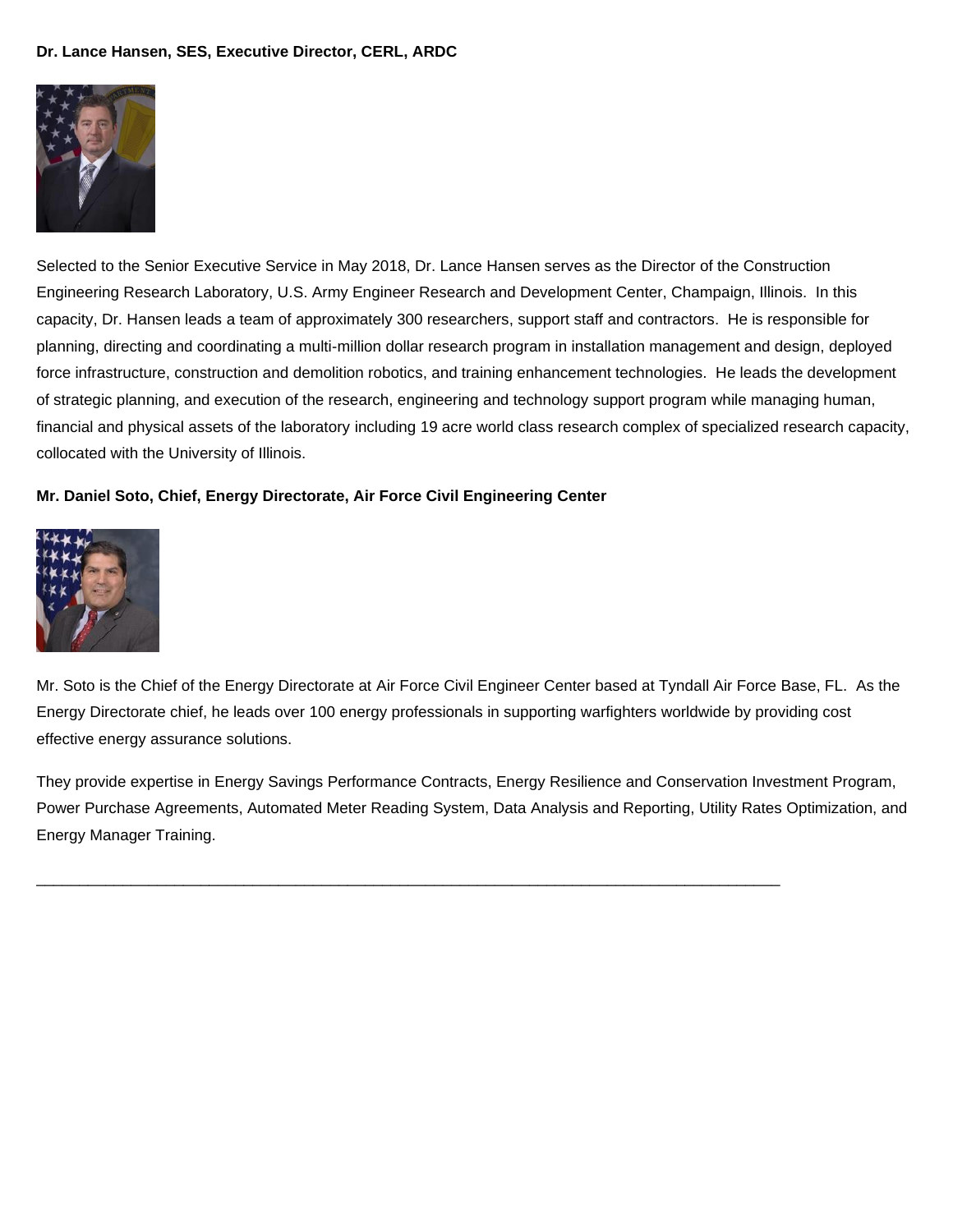Utility Executive Leadership Panel Moderator: ( two more panelists coming soon)

**Dr**. **John Caldwell, immediate past Director of Economics, Edison Electric Institute; Adjunct Professor of Economics with University of Illinois**



Dr. Caldwell retired from EEI (Edison Electric Institute) in December 2018. At EEI, Dr. Caldwell examined and reported on the interrelationship of the economy with energy supply, demand, and pricing, and provided regular outlooks on the state of the economy and its current and potential impacts on the energy industry.

He has delivered papers at industry conferences on natural gas supply and demand issues, the measurement of price and income elasticity in the electricity sector, and the proper methodology for estimating the costs and benefits of new smart grid technologies.

Recently, he was working with the Department of Energy and EEI members in the collaborative development of a process for projecting, measuring, and verifying costs and benefits associated with smart grid investments.

Dr. John Caldwell has worked in the electric and gas utility industry for over twenty years, first at the Illinois Power Company (now part of Ameren) as a planning engineer, and then at NiSource, where he was involved in the development of long-term forecast models for energy use and peak demand, the introduction of innovative alternative rate designs, such as negotiated rate, fixed price, and fixed bill products, and the implementation of financial hedging strategies and risk management systems to support these products.

Both within NiSource and for its customers, John regularly gave seminars and training presentations on rate design and deregulation. He authored a monthly "Fuel Price Outlook" with commentary and projections on the energy industry on his company's website, and participated in periodic regional workshops to share his views on the market and future price trends.

He holds a B.S. in electrical engineering from the University of Illinois at Champaign-Urbana, an MBA from the University of Illinois at Springfield, an M.S. in mathematics from the University of Iowa, and a Ph.D. in economics from the University of Illinois at Chicago.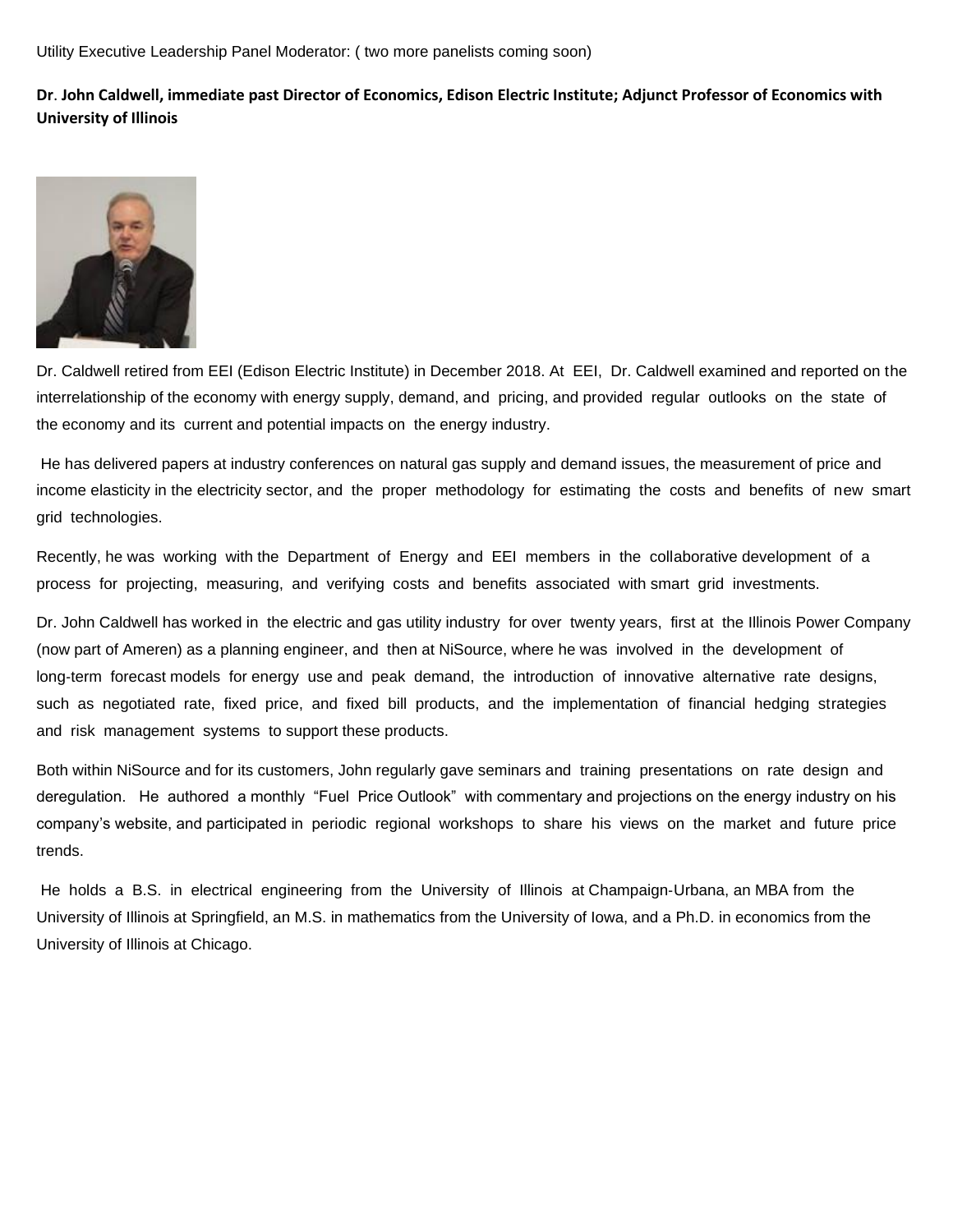# **Mr. DV Rao, Senior Vice President, Strategy, CMS Energy Corporation and Consumers Energy**



Venkat Dhenuvakonda (DV) Rao is senior vice president of strategy for CMS Energy and its principal subsidiary, Consumers Energy. He was elected to this position in 2016.

Rao's leads corporate strategy and strategic projects, which includes new products and business development. Rao's corporate strategy responsibilities include developing and successfully executing strategy for CMS Energy and Consumers Energy. In his strategic projects role, Rao is responsible for development, testing and piloting of new technologies and business models. Rao also leads CMS Enterprises, which manages the unregulated energy businesses of CMS Energy. These include independent power plants focused on renewables and natural gas.

Rao last served as vice president, treasurer, financial planning and investor relations. He was responsible for developing the financial plan for the company, managing corporate liquidity, financing and treasury operations, and maintaining relationships with investors, banks and rating agencies. Prior to this role, Rao served as vice president of financial planning and treasurer. As treasurer, he also served as chairman of CMS Energy's Benefit Administration Committee, which is responsible for managing employee benefit plan investments, including pension, 401(k), health care and life insurance.

He joined CMS Energy in 1999 as a financial analyst in the global finance group. From 2000 to 2003, he handled several restructuring and project financing transactions for CMS Energy. In 2004, he joined Consumers Energy as director of financial planning.

Before joining CMS Energy, Rao held project financing responsibilities for five years at ICICI Banking Corporation in Mumbai, India.

Rao earned a bachelor's degree in mechanical engineering from the Indian Institute of Technology (IIT) in Mumbai and a postgraduate diploma in management from the Indian Institute of Management (IIM) in Lucknow. He is a Chartered Financial Analyst (CFA) charterholder. In 2010, he completed the Graduate Management Program at Harvard Business School.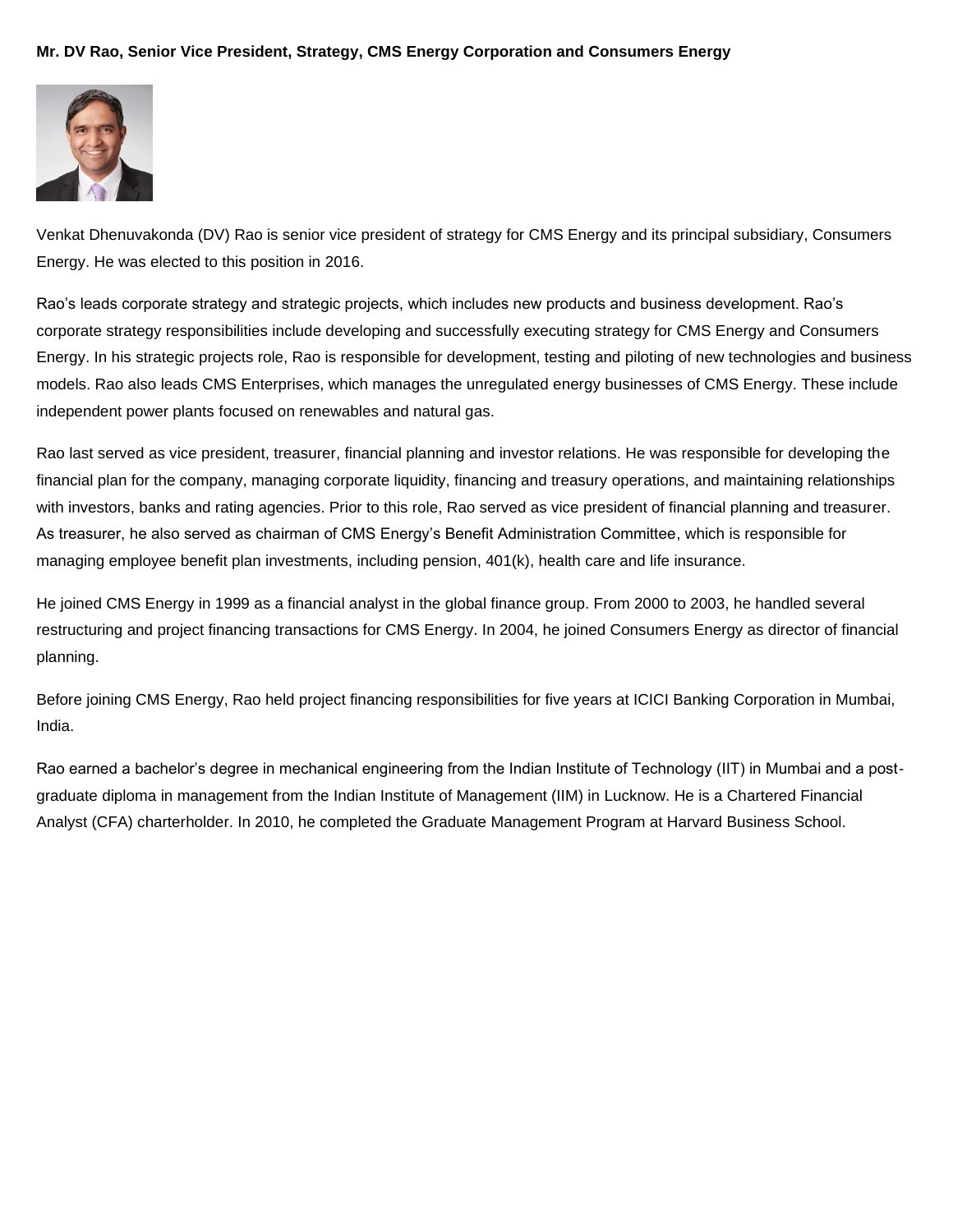#### **Mr. Doug McMahon, Vice President, Strategy, New York Power Authority**



Doug McMahon is the Vice President of Strategy for the New York Power Authority since 2015. He is responsible for setting the long term strategic direction of the business with a particular focus on digital transformation, testing and scaling of new innovative business models that bring clean energy technologies and services to customers, and building largescale programs to help NYPA support the State's Energy goals and REV.

This includes: • Creation and implementation oversight of NYPA's Vision 2020 Strategic Plan including several enterprise wide initiatives (totaling \$1.1bn) in the generation, transmission and distribution space that will transform NYPA into a leading digital utility of the future.

• Building and executing programs focused on extracting the value from digitization, and platform based technologies and business models

• Developing and implementing innovative, scale-able market making programs that encourage the proliferation of distributed energy resources and EV's through identifying and proving new utility business and revenue models.

• Strong understanding of the changing US utility business environment (including progressive policy such as REV and the Clean Energy Standard), smart generation and transmission technologies, DSP's, utility business models and energy programs targeted at load factor optimization and carbon reduction.

• Modernizing key business capabilities including analytics, reporting, innovation and collaborative agile project management

**Mr. Jim Spiers, SVP, Business and Technologies Strategies, NRECA (National Rural Electric Cooperative Association)**



For more than 25 years, Jim Spiers' energy sector experience has spanned operations, planning, rate setting, regulation, restructuring, technology and business strategy.

Before joining NRECA in 2014 as vice president of technology, engineering and economic analysis, Jim served as senior vice president of business strategy and chief technology officer at Tri-State Generation and Transmission Association. He directed high-profile rate and resource planning, forecasting and modeling tool development, information technologies and enterprise risk management and research initiatives, including carbon dioxide mitigation through inducement prize development (XPRIZE); development of an R&D test center at a coal-fired power facility; and formation of an international network of researchers focused on converting carbon emissions into an asset.

Prior to his tenure at Tri-State, Jim was an independent energy consultant. From 1986 to 1991, he was director of the Colorado Public Utilities Commission. He has a law degree from the University of Colorado School of Law and a B.A. from Mesa College in Grand Junction, Colorado.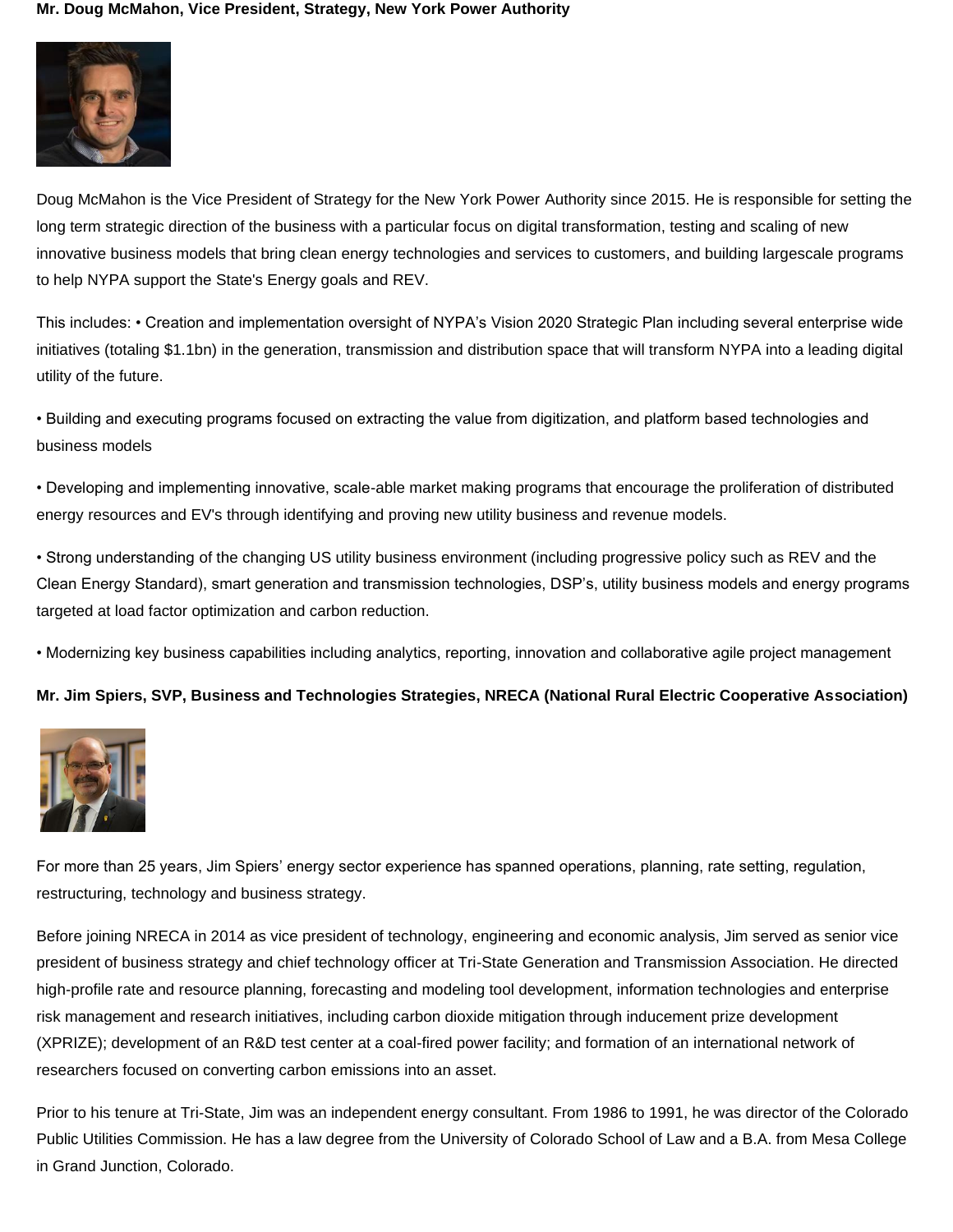# **Mr. Rick Welton, Senior Director of Distribution Planning and Operations, Ameren**

\_\_\_\_\_\_\_\_\_\_\_\_\_\_\_\_\_\_\_\_\_\_\_\_\_\_\_\_\_\_\_\_\_\_\_\_\_\_\_\_\_\_\_\_\_\_\_\_\_\_\_\_\_\_\_\_\_\_\_\_\_\_\_\_\_\_\_\_\_\_\_\_\_\_\_\_\_\_\_\_\_\_



Rick Welton is Sr. Director of Distribution Planning, Operating & Reliability for Ameren Illinois Company (Ameren Illinois). Ameren Illinois serves 1.2 million electric and more than 816,000 natural gas customers in a 43,700-square-mile area of Illinois. In his current role, Mr. Welton is responsible for oversight of the safe and reliable operation of Ameren Illinois' electric distribution system within the outage management system. This includes dispatch operations, electrical and natural gas emergency response, electric distribution system planning and reliability, Ameren Illinois' Technology Applications Center, and new Smart Grid technology testing and implementations.

#### **Dr. Babak Enayati, Manager, Technology Deployment, National Grid**



Babak Enayati received his PhD in Electrical Engineering from Clarkson University, Potsdam, NY in 2009. He joined National Grid, USA in 2010 and is currently the Manager of the Technology Deployment team, which is responsible for development and implementation of the Transmission Network modernization strategy. He joined Institute of Electrical and Electronics Engineers (IEEE) in 2006 and currently is a Senior IEEE Member. Babak currently serves as the IEEE Power and Energy Society (PES) Governing Board Member-at-Large. Babak is also the Vice Chair of the IEEE Standards Coordinating Committee 21 (SCC21) and IEEE 1547, Standard for Interconnecting Distributed Energy Resources with Electric Power Systems. Babak is a registered Professional Engineer (PE) in the state of Massachusetts.

#### **Mr. Paul Toub, Jr, Operational Specialist, PPL Electric**



Paul Toub is an Operations Specialist in the Distribution Control Center (DCC) located in Allentown, Pennsylvania for PPL Electric Utilities. PPL EU serves 1.4 million electric customers in eastern Pennsylvania. In his current role, Mr. Toub utilizes his engineering and operational expertise to help the DCC transition to future technologies. The technologies are employed to provide safer and more reliable service to customers. Paul Toub is a registered Professional Engineer in the state of Pennsylvania.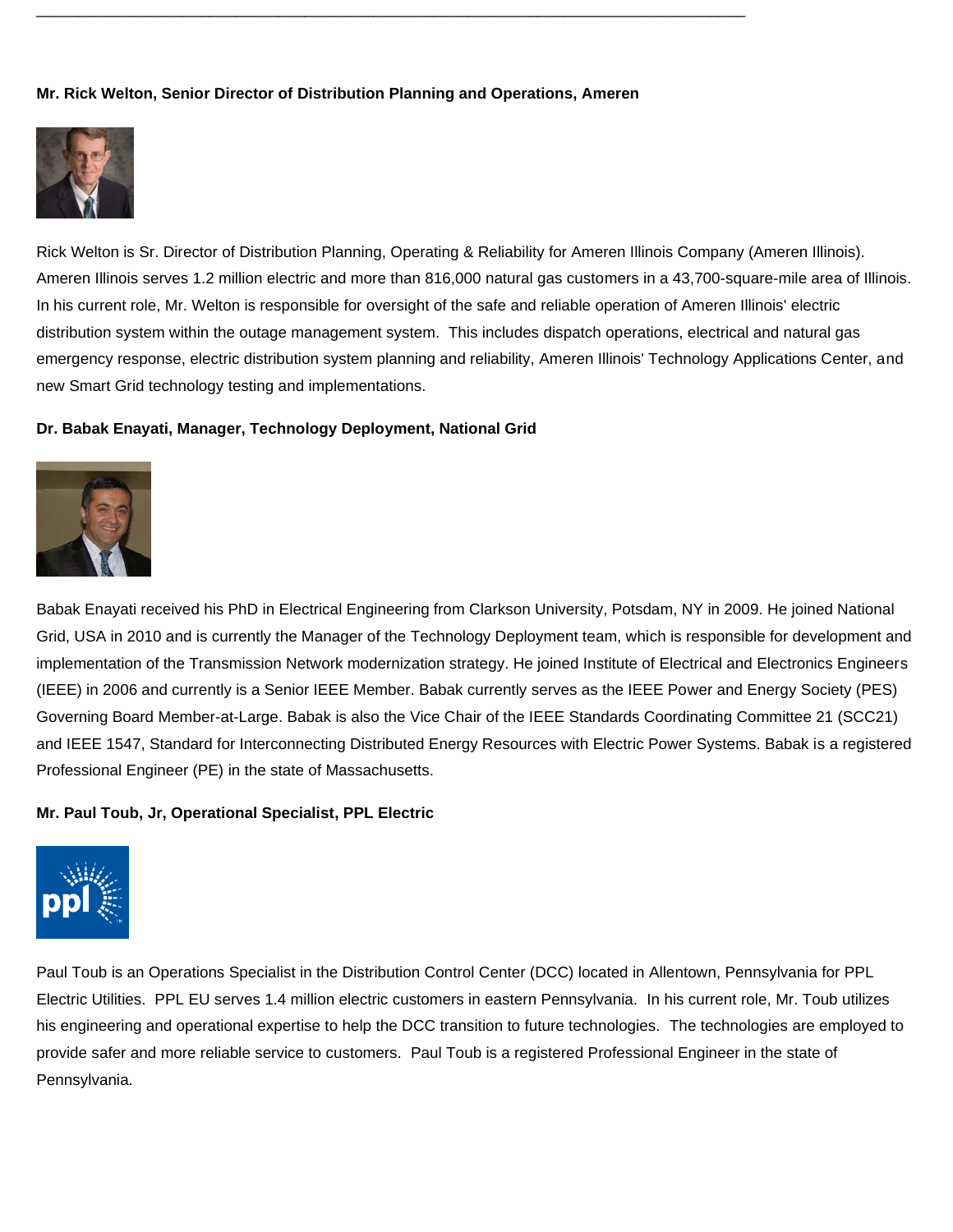# **Mr. Jonathan Stewart Industry Director Utility Products and Systems Division National Electrical Manufacturers Association (NEMA)**



Jonathan is Industry Director in the Utility Products and Systems Division at NEMA, where he coordinate member activities related to energy management and grid modernization across 10 product sections. Prior to his current position, he was manager of government relations at NEMA. Prior to NEMA, Jonathan was a director at Andreae & Associates, a boutique international government relations consulting firm advising multinational corporations on strategic government engagement and political risk management. Jonathan holds a Doctor of Law (JD) from the UC Hastings College of Law, and a BA in philosophy from Brigham Young University.

#### **Mr. Dan Herway, Chief of Strategy & Innovation, Idaho National Laboratory**



Dan Herway is the Chief of Strategy and Innovation for Energy and Environment S&T at the Idaho National Laboratory, where he is devoted to securing critical infrastructure. Critical infrastructure includes the federal and private, physical and virtual assets that power our nation's economy and security. That infrastructure underpins a growth economy and is decades in the making, but it was never conceived to operate in the face of modern natural and cyber threats. Dan is focused on ensuring digitization in the name of efficiency is balanced with security and resilience. Dan brings the perspective of an electrical engineer and a program manager to make measurable progress in addressing the technical, economic, social, and political impediments to realizing critical infrastructure suited to spur  $21<sup>st</sup>$  century growth.

The Idaho National Laboratory is a multi-disciplined lab focused on optimizing and securing the energy value chain. Located on nearly 900 sq. miles of federal land, the Idaho National Lab includes unparalleled assets such as a regional-scale electric power grid for improving energy reliability and security, a wireless communications user facility available for commercial and government-sponsored research, an armor development and explosives test range, cyber and control systems test beds, and chemical, biological, radiological, nuclear and explosive training. Dan is the proud father of five kids and together with his wife, they love to explore the Idaho outdoors.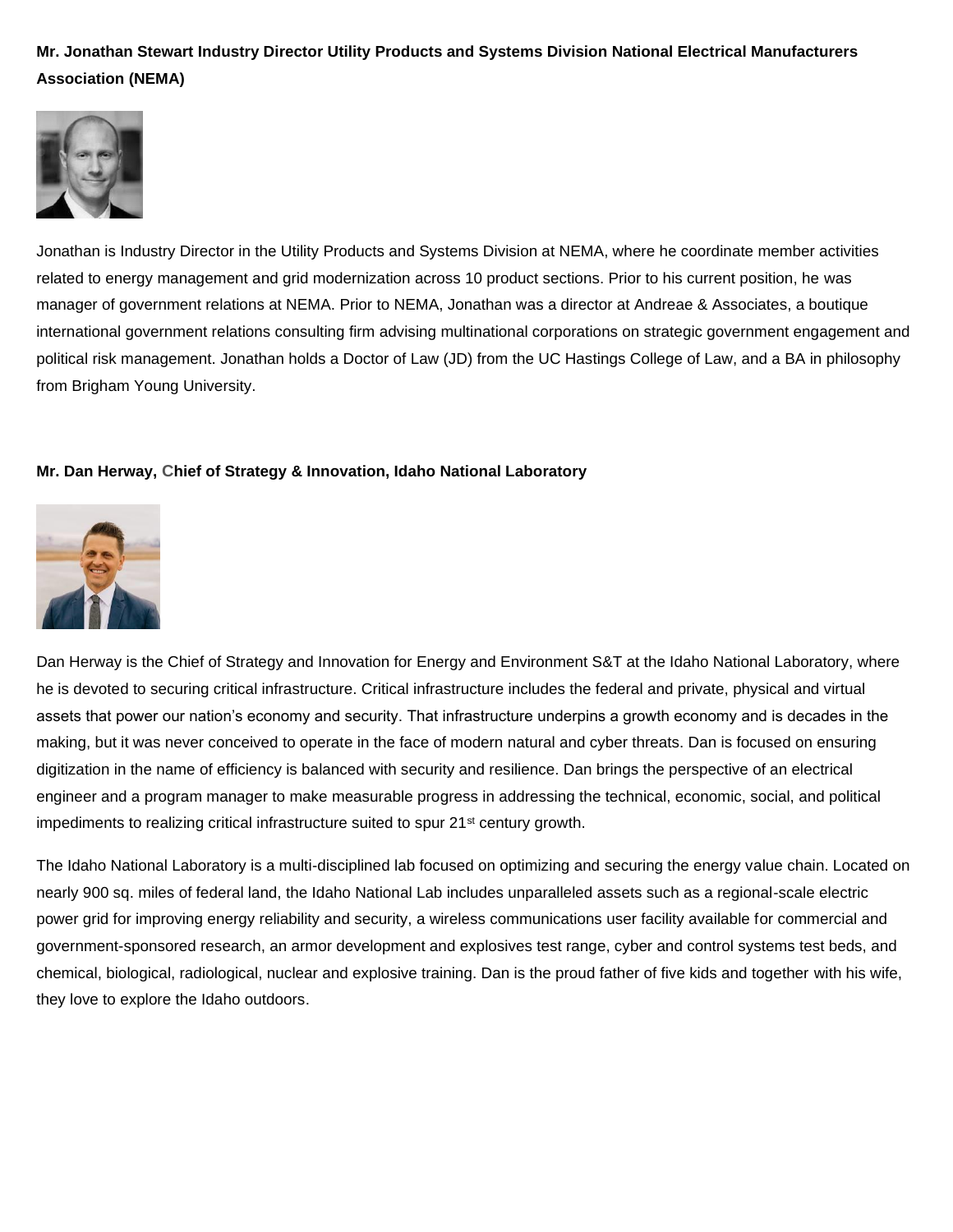**Dr. Venkat Srinivasan, Director of the Argonne Collaborative Center for Energy Storage Science (ACCESS), Argonne National Lab**



The U.S. Department of Energy's (DOE) Argonne National Laboratory has named renowned battery scientist Venkat Srinivasan the next director of the Argonne Collaborative Center for Energy Storage Science (ACCESS), a center which seeks to commercialize battery and energy storage technologies.

Srinivasan has strong connections with Argonne, having served as deputy director of the Joint Center for Energy Storage Research (JCESR) while in his previous role as a staff scientist at Lawrence Berkeley National Laboratory. JCESR is a DOE Energy Innovation Hub led by Argonne that seeks to create next-generation batteries with energy storage potential beyond that of current lithium-ion batteries. Srinivasan will continue in his role with JCESR.

Founded in late 2015, ACCESS facilitates industrial coordination with Argonne's energy storage programs, creating a unique two-way street for researchers at Argonne to connect with potential collaborators in industry. Through ACCESS, industrial researchers can tap into Argonne's already established energy storage technologies, or they can leverage Argonne expertise to address new challenges of particular importance to industry.

At Berkeley Lab, Srinivasan conceived the idea of CalCharge, a public-private partnership in energy storage. By combining this experience with the potential reach of ACCESS, he hopes to explore the role of such consortia in developing and enabling a roadmap for U.S. manufacturing of advanced batteries.

Srinivasan also previously served at Berkeley Lab as the technical manager of the Batteries for Advanced Transportation Technologies (BATT) Program, as the acting director of that program, as department head of the Energy Storage and Distributed Resources Department and as the interim director of that division.

He joined the scientific staff at Berkeley Lab in 2003 after postdoctoral studies at the University of California, Berkeley and Pennsylvania State University. He received his Ph.D. from the University of South Carolina in 2000.

Since 2010, Srinivasan has hosted a popular blog called This Week in Batteries, which examines the technical and market impacts of battery technologies.

# **Energy Storage Panel Moderator: Ms. Kelly Speakes-Backman, CEO of the Energy Storage Association.**



Kelly has spent over 20 years working in energy and environmental issues in the public, NGO, and private sectors, including organizations such as United Technologies, SunEdison, and Alliance to Save Energy. She is a former Commissioner of the Maryland Public Service Commission where she also served as Chair of the Board of Directors of the Regional Greenhouse Gas Initiative (RGGI), co-vice chair of the NARUC Committee on Energy Resources and the Environment, and member of the EPRI Energy Efficiency & Grid Modernization Public Advisory Group.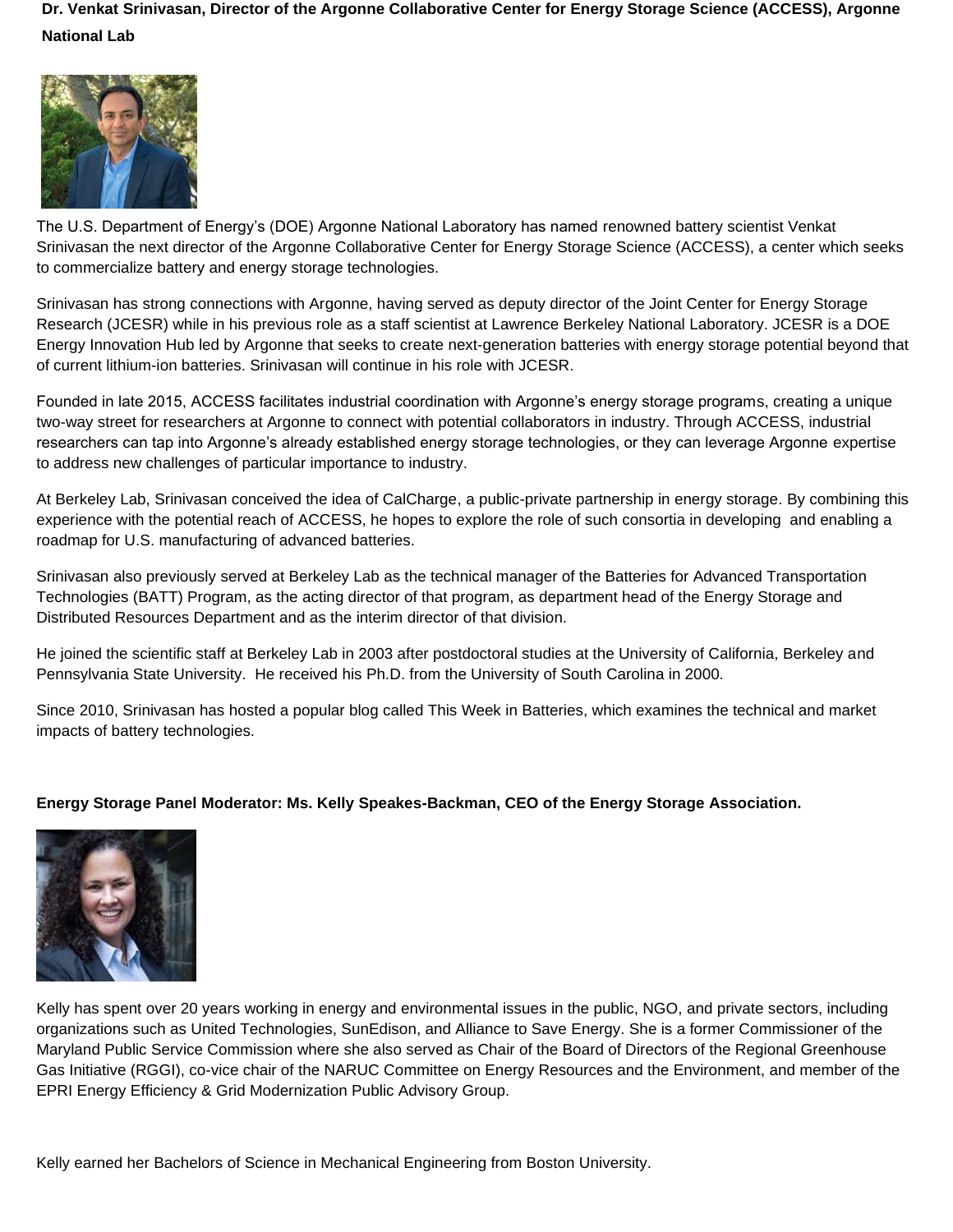#### **Mr. Walker Wright, VP, Public Policy, ENGIE Storage**



Since July 2016 Mr. Wright has led public the policy effort and strategy for ENGIE Storage (Green Charge Networks- official rebrand January 2018), a subsidiary of ENGIE.

ENGIE Storage has been designing and deploying commercial energy storage since 2009, with systems installed throughout the United States. As part of ENGIE, the largest independent power producer in the world, the company's mission is to use energy storage to power the world efficiently and sustainably.

In addition to commercial projects, the company develops turnkey grid-scale energy storage. Green Charge energy storage systems are monitored, optimized, and controlled through its proprietary software platform. The system includes storage, a customized indoor/outdoor lithium-ion-based battery storage unit, and software providing visibility and analytics to enable customers to optimize energy use and savings.

In addition to work at ENGIE Storage Mr.Wrightr worked to shape Policy & Go to Market strategy for ENGIE companies in the Distributed Energy Resources (DER) & renewable energy space. Over the years Walker has testified in numerous regulatory & legislative hearings & provided leadership within various industry trade associations.

Mr. Wright holds a BA from Princeton University & an Msc from The London School of Economics & Political Sciences.

# **Mr. Roger Lin, Vice President of Marketing at NEC Energy Solutions**



Developing markets across the globe for grid energy storage solutions and battery systems for commercial and industrial applications, he has over thirteen years of experience in energy storage technologies and applications. He was responsible for several successful development efforts ranging from high power energy storage systems for hybrid buses to lithium ion cell technologies.

Prior to joining NEC, he held roles at A123 Systems, a lithium ion battery startup, YankeeTek Ventures, an early-stage venture capital fund, and business development and materials science R&D at Saint-Gobain. Roger received his Master of Engineering degree in Materials Science from MIT, his Bachelor of Science in Ceramic Engineering from Rutgers University, and is an inventor on ten United States patents.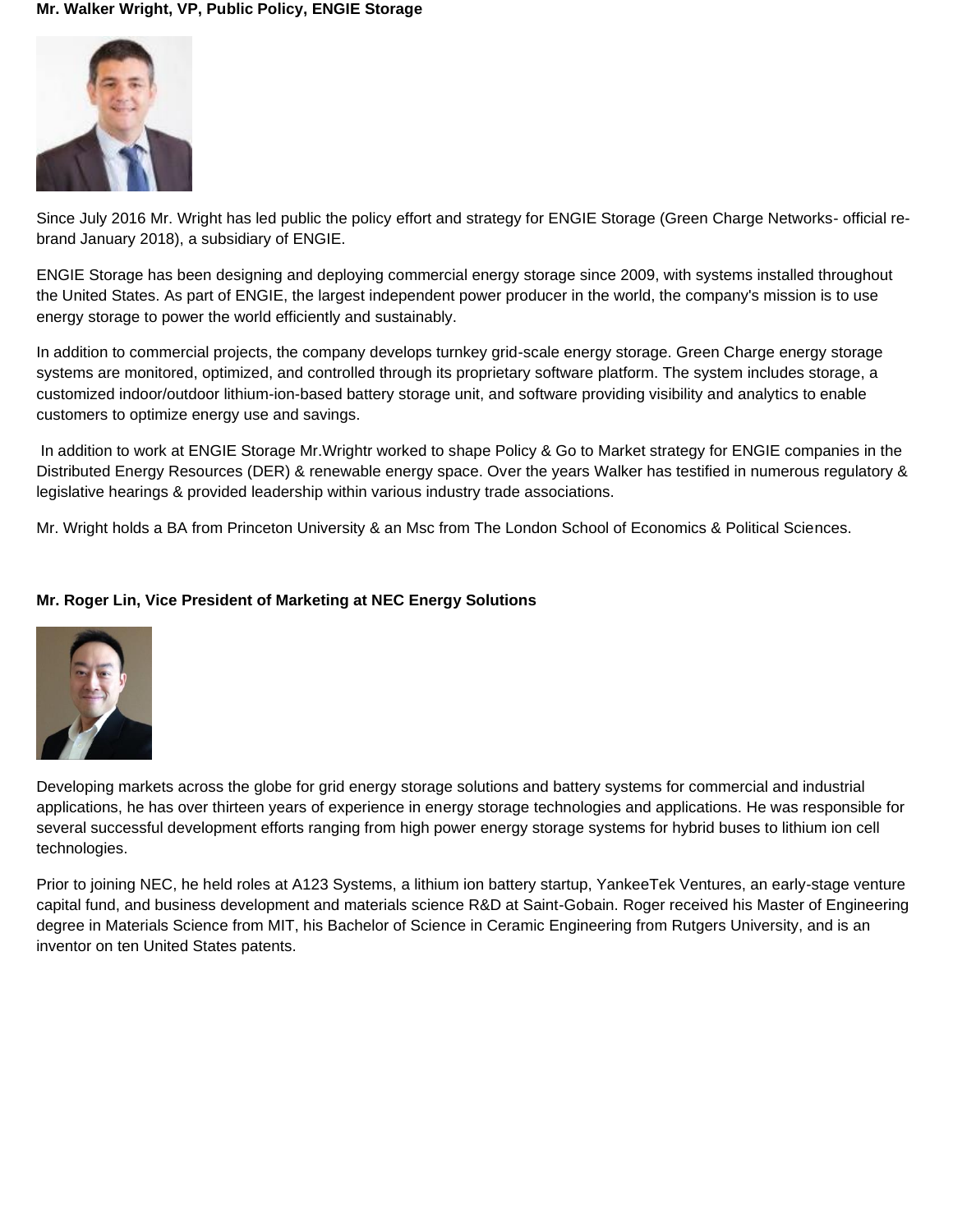#### **Mr. Larsh Johnson, CTO, Stem Inc**



As Chief Technology Officer, Larsh Johnson leads hardware and software engineering to meet the unique needs of Stem's C&I, utility and energy market customers. Prior to joining Stem, Larsh was Chief Technology Officer at Siemens Digital Grid, where he led technology development teams on products spanning from consumer metering, demand response and analytics to control center software and grid automation. He joined Siemens via the acquisition of eMeter, a Bay Area software company of which he was a co-founder and responsible for innovation and development of meter data management, analytics and advanced smart grid applications.

Prior to eMeter, he co-founded CellNet Data Systems, a pioneer in wireless networks for smart metering and distribution automation and now a unit of Landis+Gyr, a Toshiba company. Larsh was a founding member of the Department of Energy's Gridwise Architecture Council (GWAC) and remains a member emeritus. He earned his B.S. and an M.S. in mechanical engineering from Stanford University

# **Mr. Scott Manson, Senior Engineer, Schweitzer Engineering Laboratories**



Scott Manson received his M.S.E.E. in electrical engineering from the University of Wisconsin–Madison and his B.S.E.E. in electrical engineering from Washington State University. Scott is currently a principal engineer at Schweitzer Engineering Laboratories (SEL). He provides consulting services for control and protection systems worldwide. He has experience in power system protection and modeling, power management systems, remedial action schemes, turbine control, and multi-axis motion control for web lines, robotic assembly, and precision machine tools. Scott is a registered professional engineer in Washington, Alaska, North Dakota, Idaho, and Louisiana.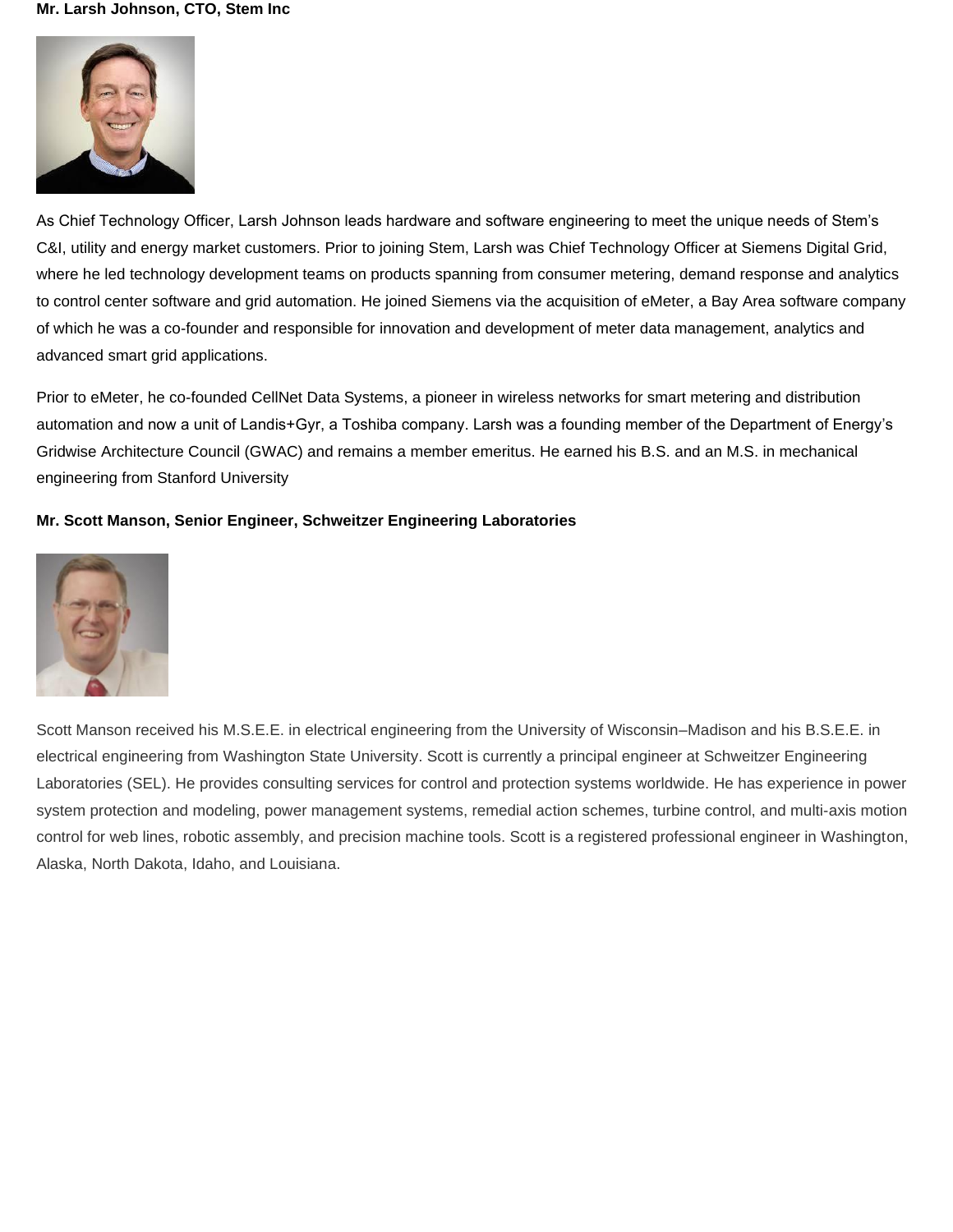**Mr. Kevin Kampschroer, Chief Sustainability Officer and Federal Director, Office of Federal High-Performance Green Buildings, in the US General Services Administration**



Mr. Kampschroer created the framework for how GSA responds to the challenge to move GSA's Federal building inventory toward high-performance green buildings and how best to achieve deep retrofits of buildings through Energy Savings Performance contracts.

Mr. Kampschroer was the Project Manager for the Ronald Reagan Building & International Trade Center. He was a contributing author on a medical study showing the link between building characteristics on office worker stress and heart function – which showed the beneficial results of good lighting, natural light and Indoor Environmental Quality (IEQ). Mr. Kampschroer has worked for GSA for over 39 years and is a graduate of Yale University.

#### DAY 2:

# **PANEL MODERATOR: REGULATORY LANDSCAPE – Mr. Erik Ford,Executive Director, New Jersey Energy Coalition**



With a diverse employment background including Confidential Aide at the NJ Board of Public Utilities, Erick Ford has the expertise to lead the Coalition as the energy industry continues to change and expand. Under Erick's leadership, the Coalition continues to be a driving force behind policy in the state.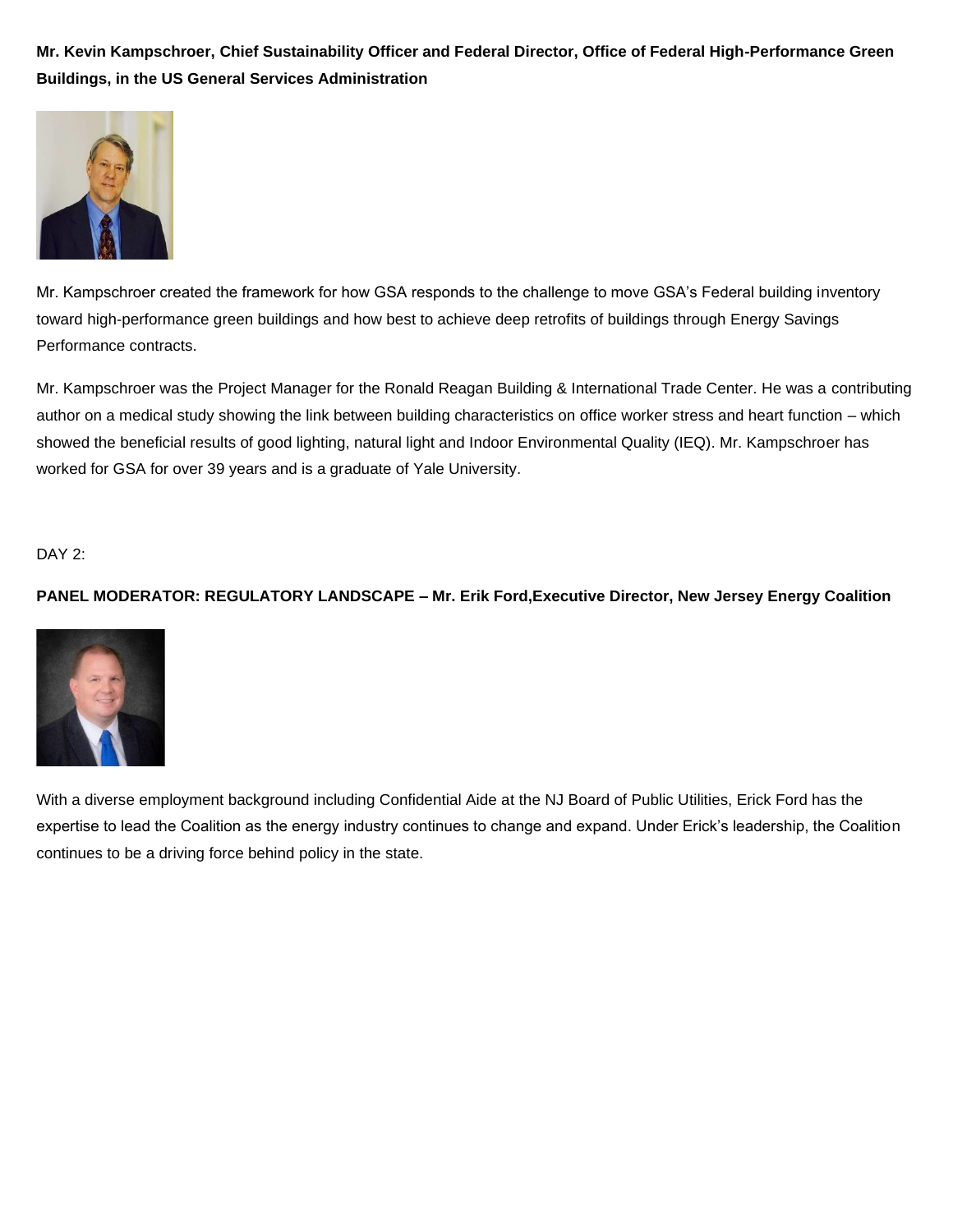# **Mr. Upendra Chivukula, Commissioner, N.J. Board of Public Utilities**



Upendra J. Chivukula was nominated by Governor Christopher J. Christie as a Commissioner to the N.J. Board of Public Utilities on September 18, 2014 and confirmed by the Senate on September 22, 2014

Prior to his nomination, Mr. Chivukula served in the New Jersey Assembly representing the 17th legislative district, where he served as chair of the Assembly Telecommunications and Utilities Committee. He also had the honor of serving as Vice Chair of Homeland Security and State Preparedness, Commerce and Economic Development, and Environment and Solid Waste. Mr. Chivukula was also a founding member and Co-Chair of the NJ Science & Technology Legislative Caucus and the NJ World Languages & International Studies Legislative Caucus. He was a member of the Commission on Science and Technology, and the Health Information Technology Commissions.

Before becoming a state legislator, Mr. Chivukula served as Mayor of Franklin Township for a year and on Town Council for another seven years. He also served on the National Council of State Legislatures and on the Council of State Governments.

Earlier in his career, Mr. Chivukula worked as an engineer for AT&T and as a project engineer for Leeds & Northrup building waste treatment plant control.

He currently serves on the National Association of Regulatory Utility Commissioners' (NARUC) Telecommunications Committee and is a member of the Mid-Atlantic Conference of Regulatory Utilities Commissioners (MACRUC). In 2015 he was appointed to the Federal Communications Commission's (FCC) Communications Security, Reliability and Interoperability Council (CSRIC) as well as NARUC's Telecommunications Act Modernization (TeAM) Task Force.

Mr. Chivukula received a Bachelor of Engineering Degree in Electrical Engineering from College of Engineering, Chennai, India, and Master of Engineering Degree in Electrical Engineering from City College, New York, and took graduate courses in Electrical Engineering at Rutgers University.

#### **Ms. Kiera Zitelman, Senior Manager, NARUC**



Kiera Zitelman is a Senior Manager in the Center for Partnerships & Innovation, where she works on federal grants pertaining to natural gas infrastructure, electricity policy innovation, carbon capture and sequestration, and energy resilience. She supports the Committees on Electricity, Gas, and Energy Resources and the Environment. Kiera has a B.S. in Environmental Science and Policy from the University of Maryland and a Master's in Public Policy from Georgetown University.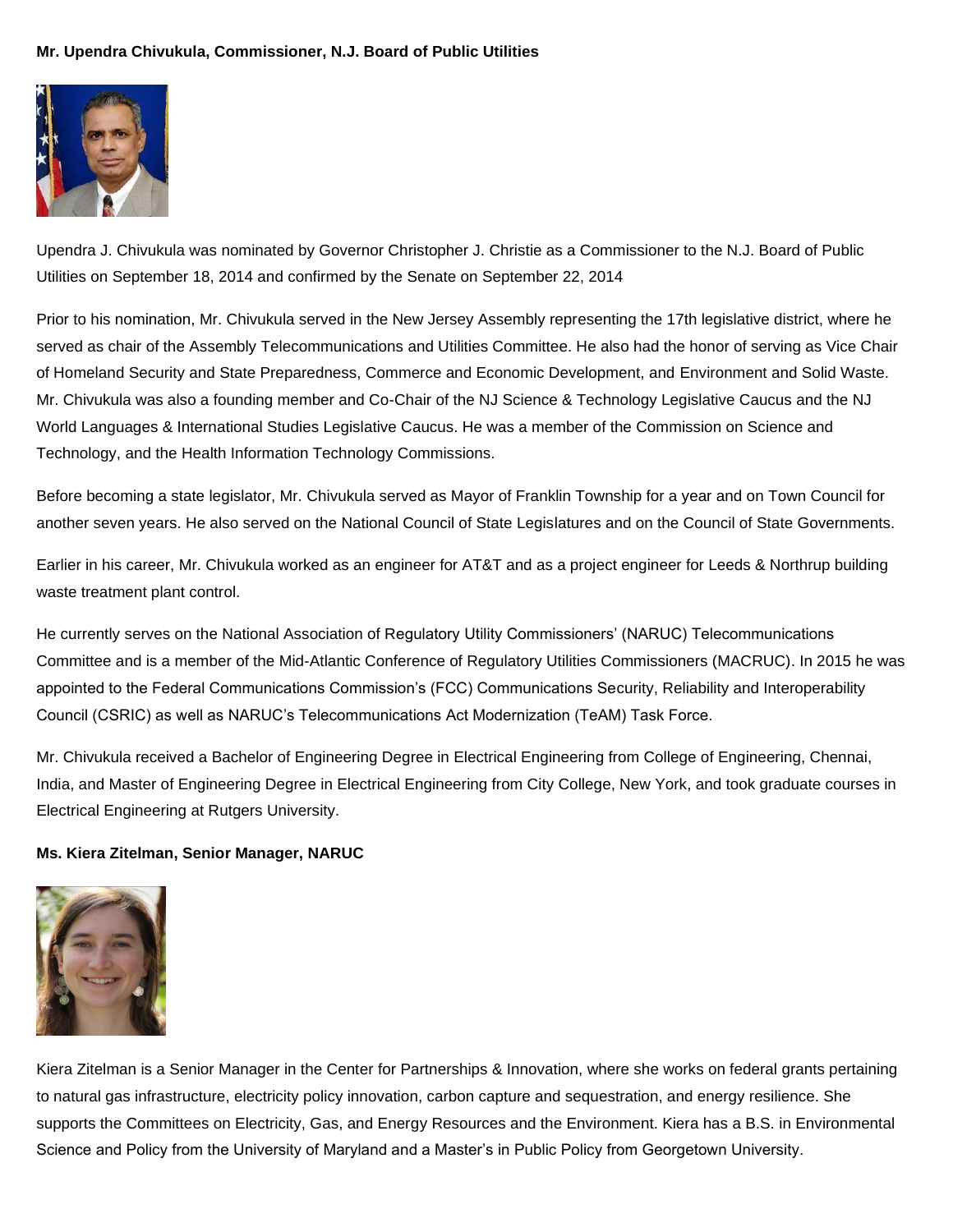#### **Ms. Gail Lalla, Client Manager, T&M Associates**



Gail Lalla joined T&M earlier this year as a Client Manager, bringing nearly a decade of experience leading various engineering and architectural teams in Federal, State, and local projects that include brownfield redevelopment, transportation planning, infrastructure studies and green-building. Her areas of expertise include project management, performance optimization, energy assessments, creation of energy master plans, construction management, and microgrid modeling using toolkits. She also has vast experience cultivating new opportunities through grant funds and private investment.

Specifically, Ms. Lalla led the technical project team in developing a web-based learning module for the New Jersey Institute of Technology Resilient Microgrids Planning Academy. Other key projects include the South Ironbound Resiliency Action plan for the City of Newark, where she served as the Grants Specialist focusing on brownfields, microgrids and green infrastructure; and the City of Hoboken, where she led community outreach efforts with both the Communications Department and the Planning Department coordinating with US DOE and PSE&G among others, to study a microgrid project for back-up power supply. She has also successfully led efforts focusing on carbon abatement plans, Energy Saving Improvement Plans with ESCOs, resiliency planning with the Kresge Foundation, and microgrid strategy with Rocky Mountain Institute.

# **Mr. Chris Evanich, Manager, Microgrids, S&C Electric Company**



Chris Evanich is the Manager of Microgrid Business Development for S&C Electric Company. He focuses on the global business development of Microgrids using renewable energy, medium voltage switching, protection, battery energy storage and controls. He has over 14 years of experience in the Electrical Power industry and has a wide range of experience in Power Distribution, Renewable Energy and Smart Grid components and architecture. Chris has given over 50 industry presentations and has been published in over a dozen different publications worldwide.

He holds a Bachelor of Science in Electrical Engineering from Cleveland State University and an MBA from Case Western Reserve University. He is a 16-year member of the IEEE including participation as an IEEE PES Scholar Mentor and author of the IEEE P2030.7 Standard, "Standard for the Specification of Microgrid Controllers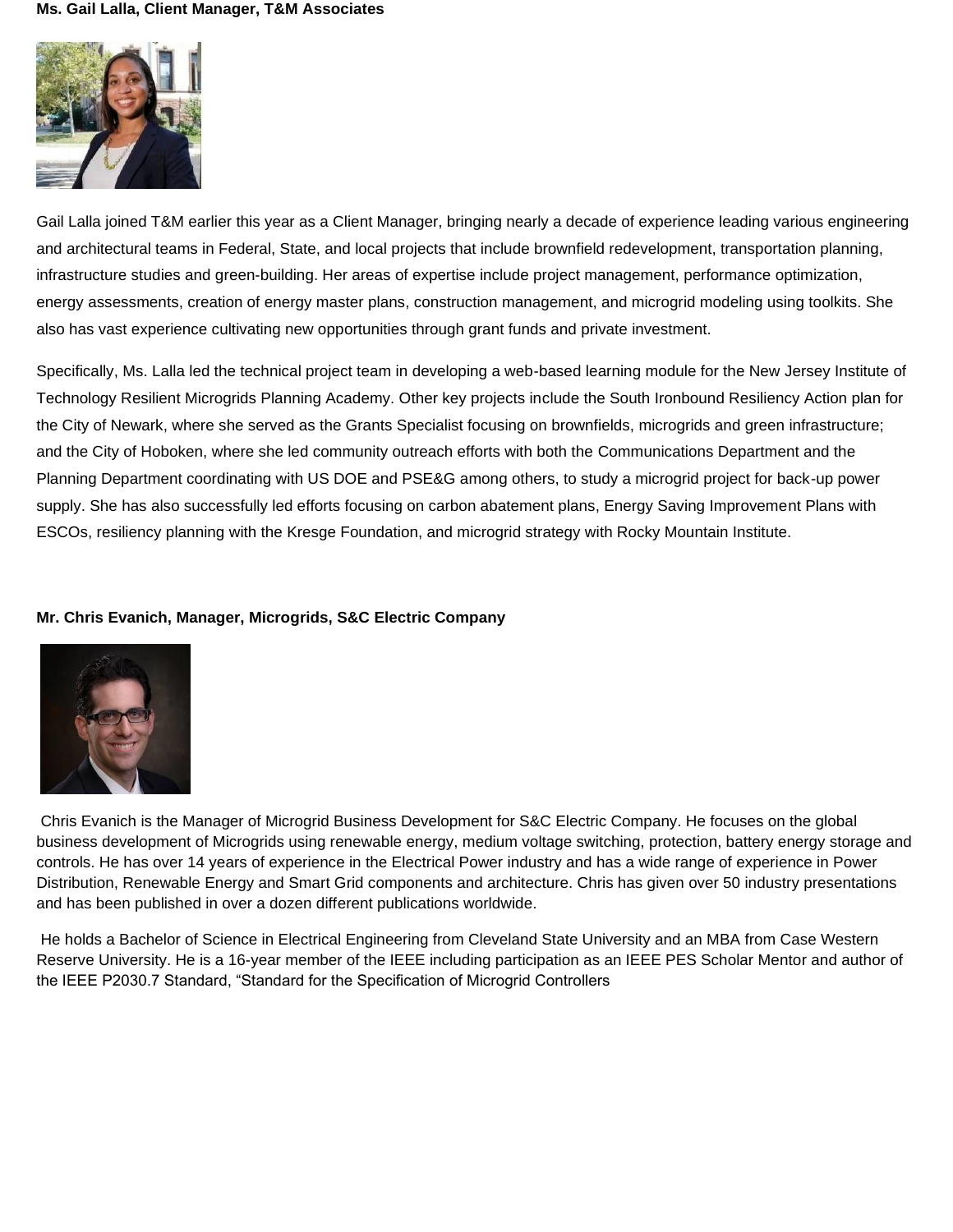

Scott I. Aaronson is Vice President, Security and Preparedness for EEI. Scott joined EEI in 2009 in the government relations department focusing on security and technology issues, and most recently served as executive director of security and business continuity. He leads the EEI teams focused on cyber and physical security, storm response and recovery, and associated regulatory policy.

In addition to his role at EEI, Scott also serves as the Secretary for the Electricity Subsector Coordinating Council (ESCC). The ESCC serves as the primary liaison between senior government officials and industry leaders representing all segments of the electric power sector. This partnership is held up as a model for how critical infrastructure sectors can work with government, yielding dramatic improvements in security and preparedness for the industry and the nation.

Prior to joining EEI, Scott was a senior adviser to Members of Congress serving the 12th Congressional District of California, including former House Foreign Affairs Committee Chairman Tom Lantos. From 2001 to 2007, he served as an economic policy adviser to U.S. Senator Bill Nelson. Scott received a Bachelor's Degree in journalism from the University of Colorado at Boulder for his undergraduate studies, and a Master's Degree from The George Washington University in political management. He lives on Capitol Hill in Washington, DC with his wife, two daughters, a mutt, and a not-so-Great Dane.

#### **Ms. Gurdeep, Kaur, CISO, PSEG**



Ms. Kaur has severed as CISO for PSEG since 2018. She is an award-winning leader in information technology, specializing in Cybersecurity and Risk Management with over 20 years of success in Fortune 100 organizations. Prior to PSEG, Ms, Kaur was the Director Information Security for Horizon Blue Cross Blue Shield of New Jersey.

Ms. Kaur also served as Chief Security Architect, Enterprise Security Engineering & Architecture for AIG where she piloted build-out of enterprise cloud security program from the ground up to enable innovation and fulfill "cloud first" mandate from Corporate CIO.

She served as the President of the (ISC)² New Jersey Chapter from 2012 to 2015. She is also the Co-Chair of (ISC)2 North American Advisory Council. She received a bachelor's degree in electrical engineering from Delhi College of Engineering in New Delhi, India. She holds multiple certifications including CISSP, CISA and CCSK.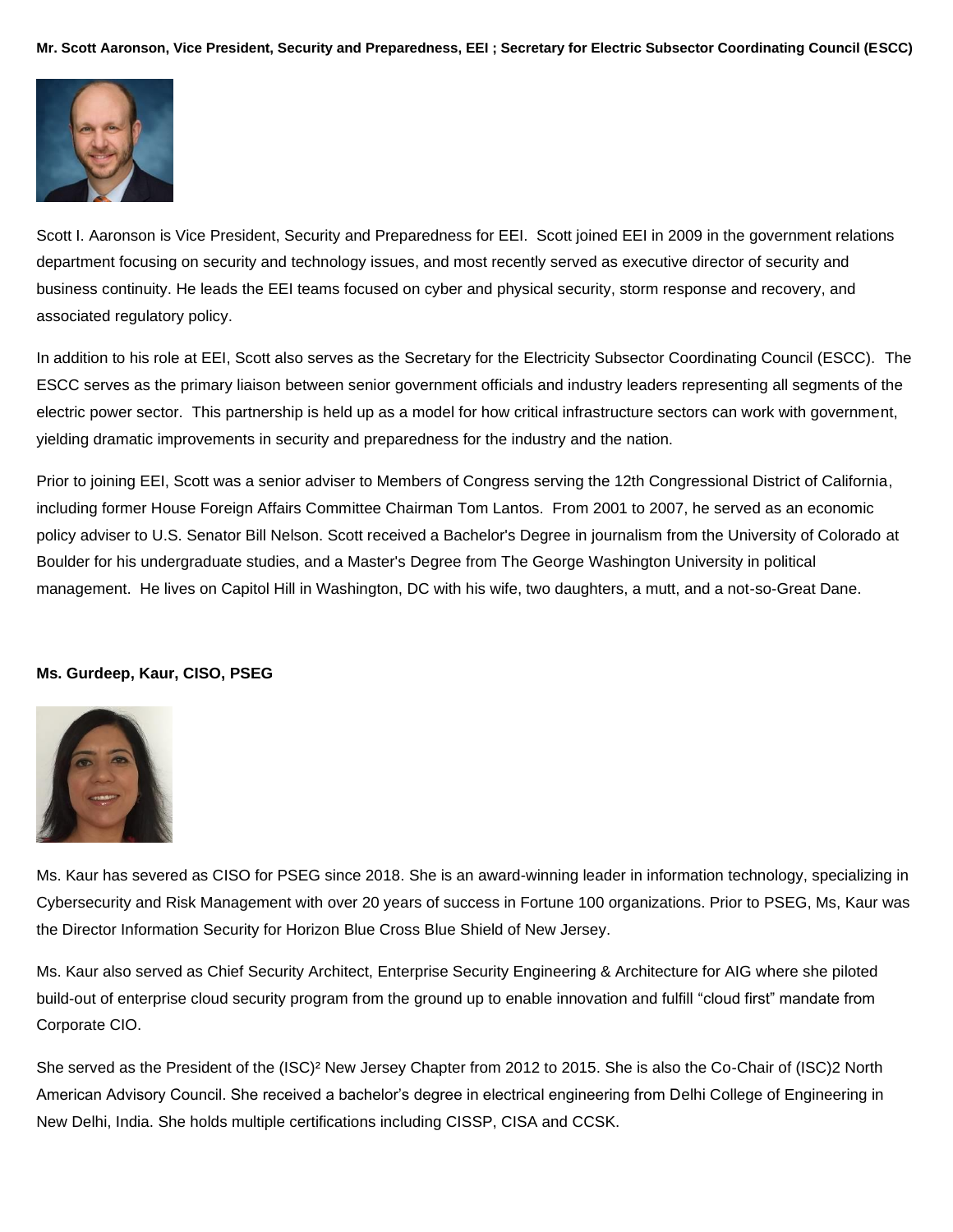#### **Mr. Jigar Shah, President and Co- Founder, Generate Capital**



Jigar Shah is the President and Co-Founder of Generate Capital. Jigar was the founder and CEO of SunEdison (NASDAQ: SUNE), where he pioneered "no money down solar" and unlocked a multi-billion-dollar solar market, creating the largest solar services company worldwide.

After SunEdison, Jigar served as the founding CEO of the Carbon War Room, a global non-profit founded by Sir Richard Branson and Virgin Unite to help entrepreneurs address climate change. Jigar sees business model innovation as a leveraged tool for driving the next productivity revolution – resource efficiency. He is committed to helping entrepreneurs and large companies alike implement resource efficiency solutions using "no money down" project finance models. In 2013, Jigar authored Creating Climate Wealth: Unlocking the Impact Economy.

He holds an MBA from The University of Maryland and BS in Mechanical Engineering from the University of Illinois, Champaign-Urbana. He sits on the boards of sPower and the Rocky Mountain Institute.

#### **Mr. Bheshaj Krishnappa, Program Manager, Resilience and Risk, ReliabilityFirst**



Bheshaj Krishnappa, as a Resilience and Risk Program Manager at ReliabilityFirst, leads all aspects of Cyber/Operational resilience and a strategic, operational and tactical advisor on regional resilience issues. His responsibilities include risk assessment and management of Cyber/Physical security risks to ensure Bulk Power System reliability across the ReliabilityFirst footprint of 13 U.S. States and Washington D.C.Mr. Krishnappa works with several electric utilities to effectively mitigate risks and advise on best practices.

Prior to joining ReliabilityFirst, he has worked for Utility, Software & Services, Manufacturing, Aerospace, Mortgage and Finance companies in consulting and leadership roles. With a vast functional and technical knowledge in Cyber/Physical security, he was instrumental in leading several small to large scale IT and security projects that have enabled businesses to transform and be resilient in delivering their mission.Mr. Krishnappa earned his B.S. in Electrical Engineering from Bangalore University, India and an MBA in Sustainable Business with Renewable Energy concentration from Marylhurst University in Oregon. He actively holds CISSP, CISM, and Carnegie Mellon University's Executive CISO certifications.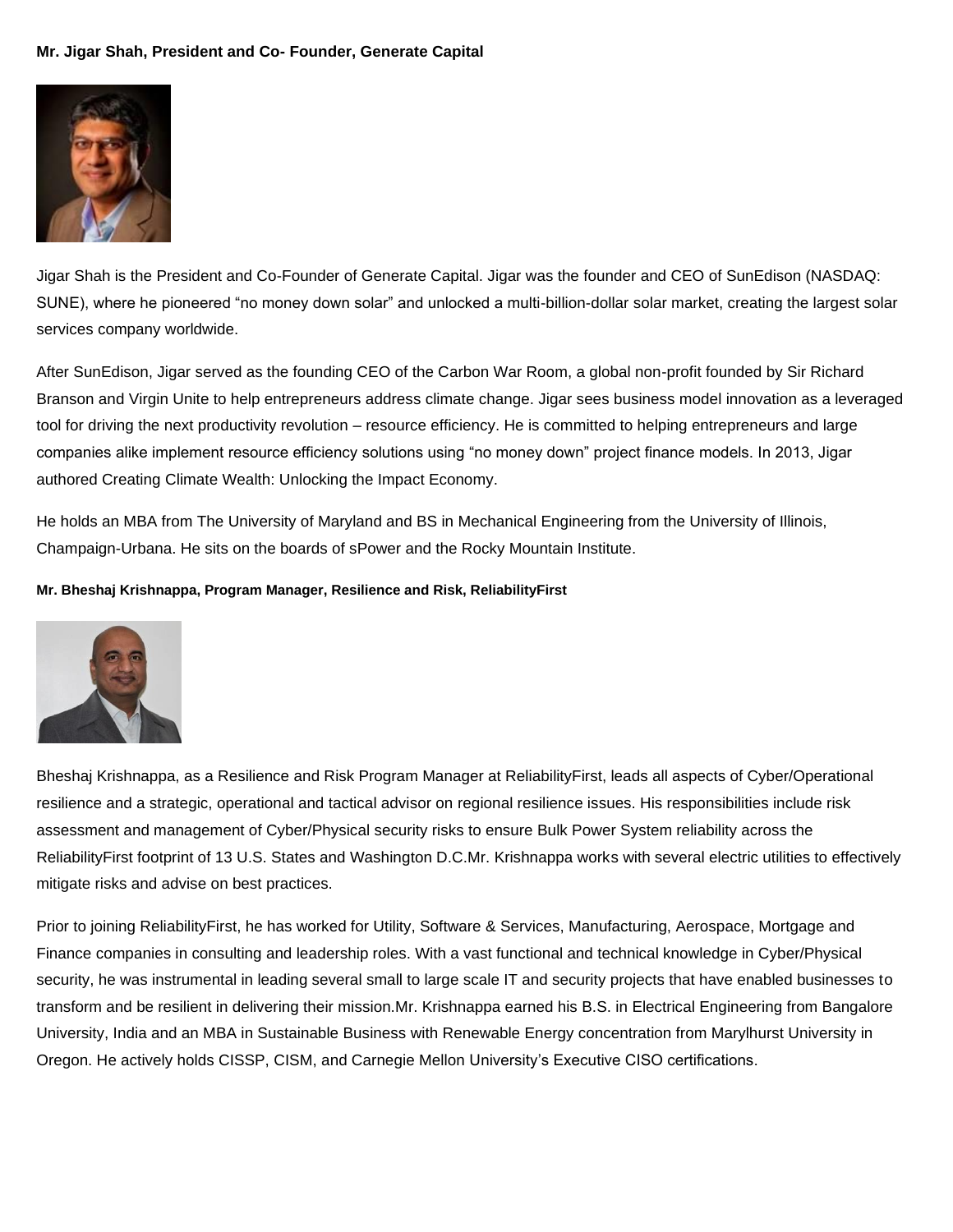**Mr. Bruce Movahedi, Chief Electrical Engineer and Community of Practice (CoP) Lead , U.S. Army Corps of Engineers, Headquarters, Washington DC**



**Senior Engineering Manager, United States Department of Defense, 2017 – present**: Served as technical expert in the Pentagon Engineering Division, responsible for coordinating or monitoring, planning, and design in the headquarters of the United States Department of Defense. Ignited DOD-National Lab Energy Resilience and Efficiency Partnership Program as Principal Investigator (PI).

Provided Subject Matter Expert leadership to nation's premier research and development institution for science and technology applied to national security, energy and for projects related to the design, construction and operation of facilities. Pioneered microgrid and defense power system resilience with cybersecurity conceptual design utilizing Artificial Intelligence and Machine Learning technologies to Global Security.

**Sustainability & Energy Manager, US Army, Apr 2016 – Jan 2017:** Served as the Energy Manager in the US military installations. Provided professional engineering and technological services, developed concepts and methodologies for secure conventional and renewable energy systems. Utilized engineering concepts and problem solving techniques to analyze energy data. Chief Engineer, United Nations 2013 – 2014: Overall Project Management: as Team Leader responsible for: Management of a large team of expatriates and local staff and related counterparts; Designed, operated and maintained power systems in the main UN mission in Afghanistan. •Conducted generators fleet assessment, project management, cost analysis, procurement, operation optimization, substation design, generators synchronization, Photovoltaic system, power system stability, construction, retrofit, safety training, interagency projects.

Private Sector as CEO, Western Energy Corporation: 2014 – 2016:Provided Power system design, project management, construction, procurement, Quality Assurance, supply chain management and consulting services through WENCO field offices around the globe.

# **City Planning Panel:**

**Edward Yim, Energy Policy Advisor, D.C. Department of Energy and Environment**



Mr. Yim is an energy planner and lawyer who has advised on policy, regulatory, and legislative matters that concern the energy and utility sectors for the past 10 years for local and state governments and energy companies. Recently, Mr. Yim has led the development of an energy plan for the District of Columbia that focused on reducing the District's greenhouse gas emissions by 50% by 2032, called Clean Energy DC, a substantial portion of which has now been codified through legislation titled "the Clean Energy DC Omnibus Act of 2018." Mr. Yim has also led the Department's effort to develop its roadmap to modernize the energy infrastructure serving the District of Columbia so that it can facilitate the zero emissions energy economy in the future.

Currently, Mr. Yim is focused on developing analyses and strategies to turn all District communities into Net Zero Energy neighborhoods. Mr. Yim is a certified consultant for the Passive House Institute US, and he received his Juris Doctor degree from Villanova University, and his degree in Architecture from Virginia Tech. He began his career as an architect, and then became an energy lawyer to focus on his passion for sustainability.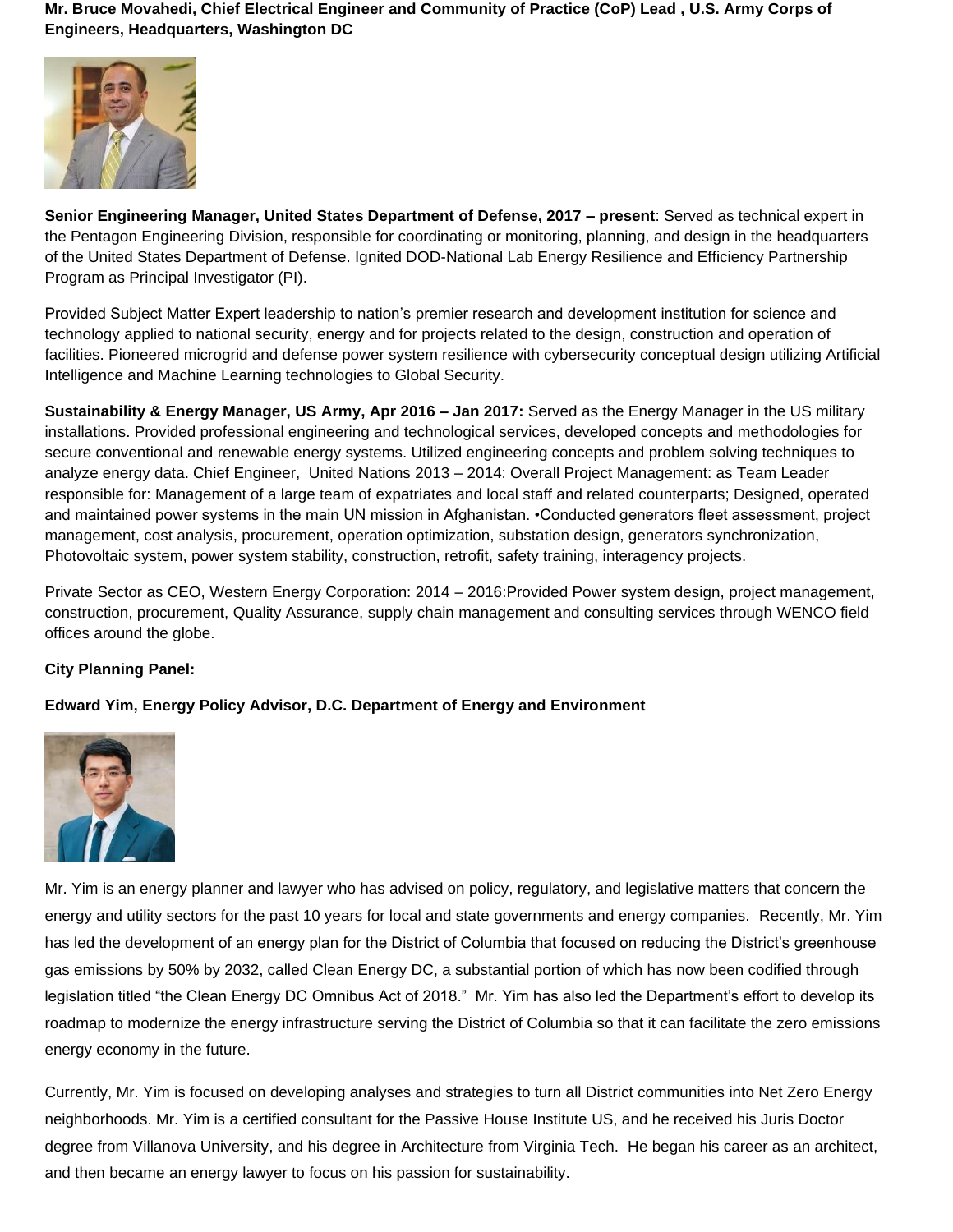#### **Mr. Bill Eger, Energy Manager, City of Alexandria**



Bill Eger serves as the Energy Manager for the City of Alexandria, where for the last 9 yeards he leads the City's multidisciplinary Office of Energy Management team – from planning to outreach through implementation – of Alexandria's energy efficiency, clean energy, and other related sustainability initiatives. He is a registered Professional Engineer, US Green Building Council LEED Accredited Professional, and a Certified Public Manager.

#### **Mr. Evan Pittman, Vice President, Innovation and Commercialization, Energy Impact Partners**



Evan Pittman is Vice President of Innovation & Commercialization for Energy Impact Partners (EIP), a venture capital investment firm backed by a coalition of 14 global utilities that collectively serve 85 million households. EIP has invested in 27 innovative energy technology companies to date, with solutions as diverse as AI-based asset risk mitigation, EV charging network management, and real-time load disaggregation. The Innovation & Commercialization team works across the EIP ecosystem to accelerate the deployment of these new technologies in utility control rooms, on the grid, and behind the meter.

Prior to joining EIP, Pittman was Director of Strategy & Business Development for Comverge, an early pioneer of demand response acquired by Itron in 2017. There, he led efforts to identify growth opportunities in new markets and products, and to secure the regulatory reforms, partnerships, and early deployments necessary to execute on those opportunities. Pittman began his career with The Brattle Group as a strategic and economic advisor to utilities, independent power producers, regulators, and independent system operators. He holds an MBA with High Honors from the University of Chicago Booth School of Business and a BA with Highest Honors in Economics & Mathematics from Emory University.

**Energy Impact Partners: We are backed by some of the world's largest and most progressive energy companies. Together, we work to identify emerging trends, new technologies and innovative business models to build a better energy future. We are a platform created by utilities and for utilities, working with a proven collaborative investment model.**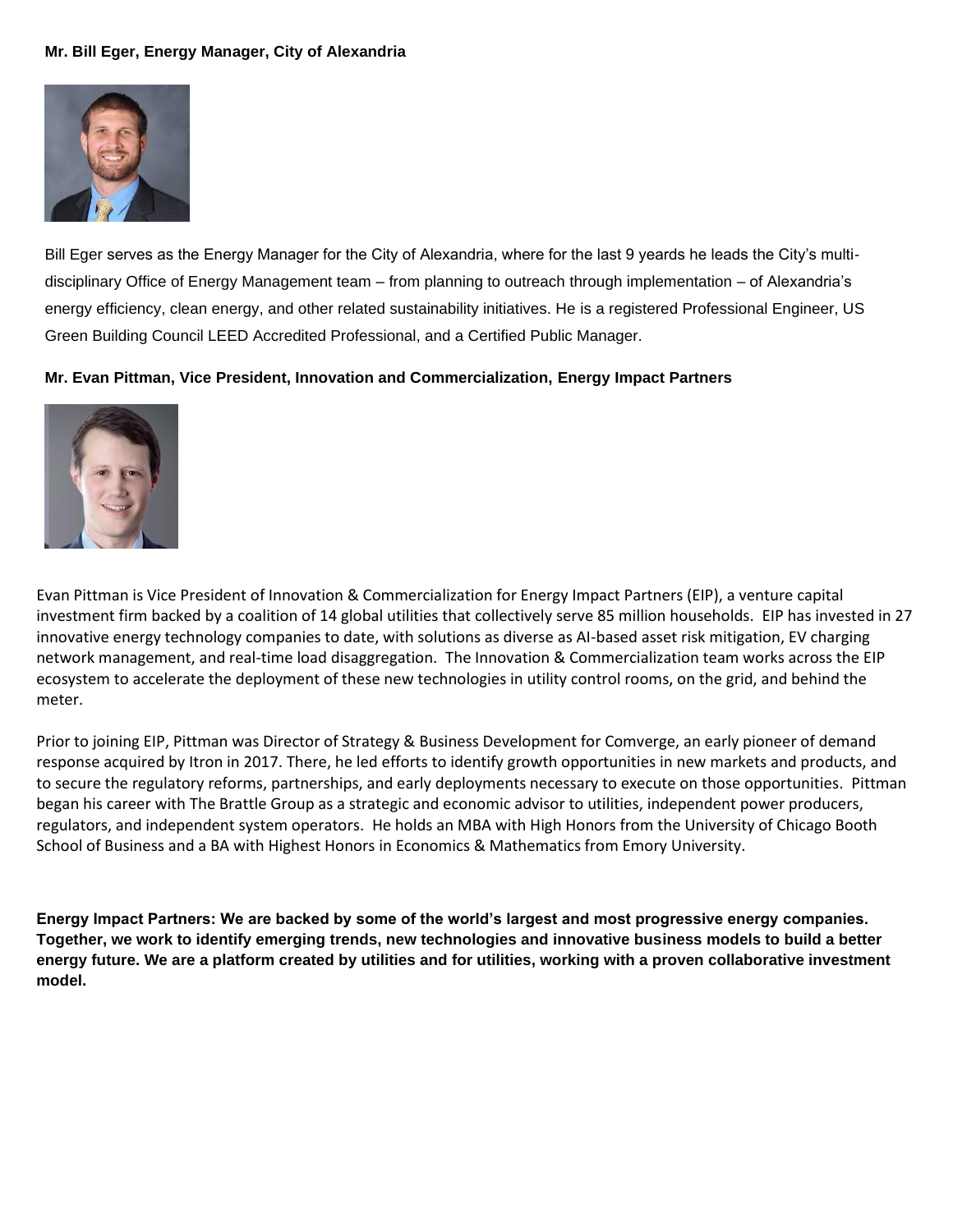# **Dr. Mirjana Marden, Science, Engineering and Technology Advisor in NODES Program, ARPA-E**



Subject matter expert for NODES (Networked Optimized Distributed Energy Systems) program that aims to enable renewables penetration at the 50% level or greater, by developing transformational grid management and control methods to create a virtual energy storage system based on use of flexible loads and distributed energy resources (DERs)

Dr. Mirjana Marden is a power system research Engineer with over 15 years of experience and strong expertise in mathematical modeling and development of high-fidelity simulations of power systems; extensive experience in algorithm implementation and analysis in programming environments; understanding of power system dynamics due to flexible load, system components and subsystem faults; application of advanced control techniques to inverter-based distributed energy resources (DER) in power system microgrids; and effective research initiation and supervision of students and junior researchers.

Specialties: Microgrids, Tactical Microgrids, Smart Grid, Distributed Energy Resources (DERs), Grid Reliability and Grid **Resiliency** 

**Mr. James Carr, CFO Enbala (bio coming soon)\**